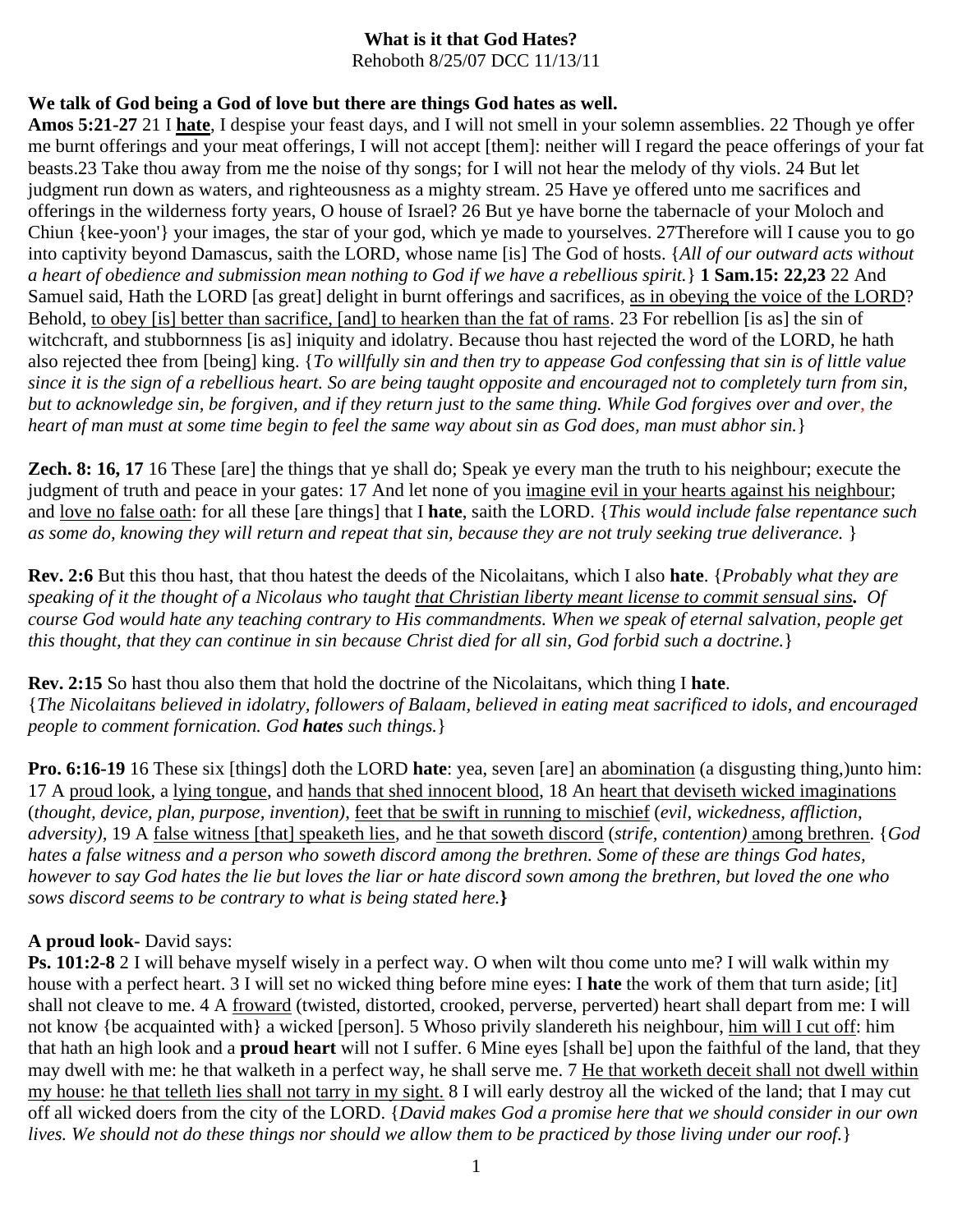**Pro 16:5, 18** 5 Every one [that is] **proud** in heart [is] an abomination to the LORD: [though] hand [join] in hand, he shall not be unpunished. 18 **Pride** [goeth] before destruction, and an haughty spirit before a fall.

**Pro 21 4** An high look, and a **proud** heart, [and] the plowing of the wicked, [is] sin. {*When one thinks so highly of one's self that he or she neither submit to God nor acknowledge His authority over man.*}

**Mala 4:1** For, behold, the day cometh, that shall burn as an oven; and all the **proud**, yea, and all that do wickedly, shall be stubble: and the day that cometh shall burn them up, saith the LORD of hosts, that it shall leave them neither root nor branch. {*Here we see the proud included in the same category as the wicked, and they will receive the same reward.*}

**Rom. 1: 28-32** 28 And even as they did not like to retain God in [their] knowledge, God gave them over to a reprobate mind, to do those things which are not convenient; 29 Being filled with all unrighteousness, fornication, wickedness, covetousness, maliciousness; full of envy, murder, debate, deceit, malignity; whisperers, 30 Backbiters, haters of God, despiteful, **proud**, boasters, inventors of evil things, disobedient to parents, 31 Without understanding, covenant breakers, without natural affection, implacable, unmerciful: 32 Who knowing the judgment of God, that they which commit such things are worthy of death, not only do the same, but have pleasure in them that do them.{*See the things that pride is closely related to, we see how vial pride is to God. Those who hate the truth are "given over" to a reprobate mind. A reprobate mind is one rejected of God. \*Which are not seemly,\* not decent, or honorable. God hates these things.*}

**2Tim 3:1-5** 1 This know also, that in the last days perilous times shall come. 2 For men shall be lovers of their own selves, covetous, boasters, **proud**, blasphemers, disobedient to parents, unthankful, unholy, 3 Without natural affection, trucebreakers, false accusers, incontinent, fierce, despisers of those that are good, 4 Traitors, heady, high minded, lovers of pleasures more than lovers of God; 5 Having a form of godliness, but denying the power thereof: from such turn away. *In many cases, pride comes because we are not giving God credit or glory for what is being done in our lives. We are taking credit for things God is actually doing. Having a form of Godliness does not describe a Godly man, it is more or less an outward show of something that has no depth or root in the one who does not seek God with his whole heart.* 

**James 4: 6** But he giveth more grace (that which affords joy, pleasure, delight, sweetness, charm, loveliness: grace of speech), Wherefore he saith, God resisteth (*to range in battle against to oppose one's self*) the **proud**, but giveth grace unto the humble.

# **God hates a Lying tongue:**

**Ps. 31: 18** Let the **lying lips** be put to silence; which speak grievous things proudly and contemptuously against the righteous.

**Pro 10: 18** He that hideth hatred [with] **lying lips**, and he that uttereth a slander, [is] a fool.

**Pro 12: 22 Lying lips** [are] abomination (*a disgusting thing*) to the LORD: but they that deal truly [are] his delight. **Eph. 4:24, 25** 24 And that ye put on the new man, which after God is created in righteousness and true holiness. 25 Wherefore putting away **lying** speak every man truth with his neighbour: for we are members one of another

# **Hands that shed innocent blood:** It is important to allow God to be the final judge over all things.

**Deut. 19:8 -13** 8 And if the LORD thy God enlarge thy coast, as he hath sworn unto thy fathers, and give thee all the land which he promised to give unto thy fathers; 9 If thou shalt keep all these commandments to do them, which I command thee this day, to love the LORD thy God, and to walk ever in his ways; then shalt thou add three cities more for thee, beside these three: 10 That **innocent blood** be not shed in thy land, which the LORD thy God giveth thee [for] an inheritance, and [so] blood be upon thee. 11 But if any man hate his neighbour, and lie in wait for him, and rise up against him, and smite him mortally that he die, and fleeth into one of these cities: 12 Then the elders of his city shall send and fetch him thence, and deliver him into the hand of the avenger of blood, that he may die. 13 Thine eye shall not pity him, but thou shalt put away [the guilt of] **innocent blood** from Israel, that it may go well with thee. {*This should hold true within the body of Christ, when someone sins in the church and it is known, unless something is done to put away the sin from the church the entire congregation is responsible.*}

#### **Heart that deviseth wicked imaginations:** (thought, device, plan, purpose)

**Ps. 36: 1** The transgression (*rebellion*) of the **wicked** saith within my heart, [that there is] no fear of God before his eyes. {*When someone sins without remorse, or even better without conviction from the Holy Spirit leading to Godly*